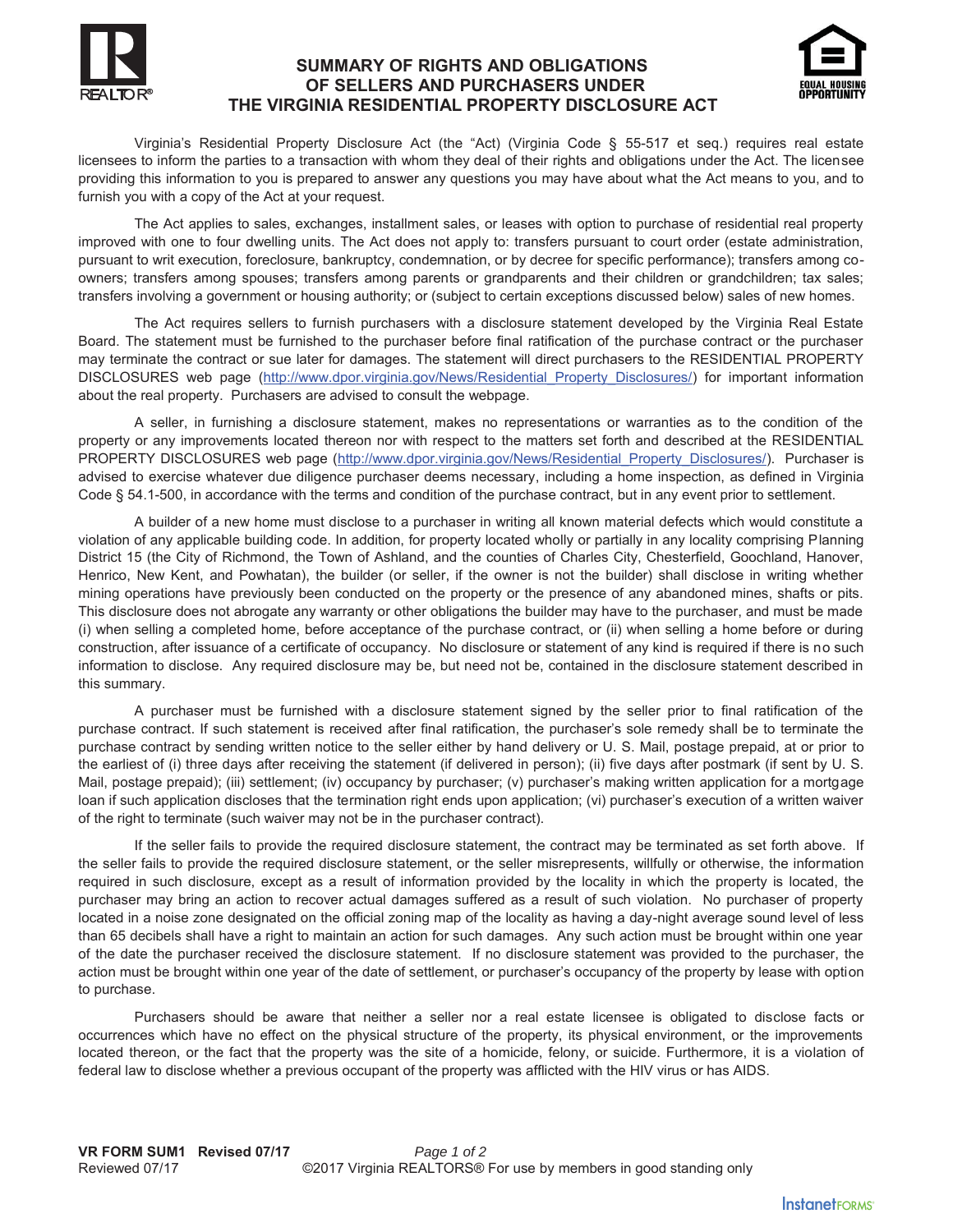Purchasers should be aware that in providing a disclosure statement:

- (a) The owner is making no representations or warranties as to the condition of the real property or any improvements thereon, or with regard to any covenants and restrictions as may be recorded among the land records affecting the real property or any improvements thereon. Purchasers should exercise whatever due diligence they deem necessary, including obtaining a home inspection, in accordance with the terms and conditions as may be contained in the real estate purchase contract.
- (b) The owner is making no representations with respect to any matters that may pertain to parcels adjacent to the subject property, including zoning classification or permitted uses of adjacent parcels. Purchasers should exercise whatever due diligence they deem necessary with respect to adjacent parcels in accordance with the terms and conditions of the purchase contract, but in any event prior to settlement on the subject property.
- (c) The owner makes no representations as to any matters that pertain to whether the provisions of any historic district ordinance affect the property. Purchasers are advised to exercise whatever due diligence they deem necessary with respect to any historic district designated by the locality pursuant to Virginia Code § 15.2-2306, including review of any local ordinance creating such district or any official map adopted by the locality depicting historic districts, any materials available from the locality that explain any requirements to alter, reconstruct, renovate, restore, or demolish buildings or signs in the local historic district and the necessity of any local review board or governing body approvals prior to doing any work on a property located in a local historic district, in accordance with terms and conditions as may be contained in the purchase contract, but in any event prior to settlement on the property.
- (d) The owner makes no representations with respect to whether the property contains any resource protection areas established in an ordinance implementing the Virginia Chesapeake Bay Preservation Act (§ 62.1-44.15:67 et seq.) adopted by the locality where the property is located pursuant to Virginia Code § 62.1-44.15:74. Purchasers should exercise whatever due diligence they deem necessary to determine whether the provisions of any such ordinance affect the property, including review of any official map adopted by the locality depicting resource protection areas, in accordance with terms and conditions as may be contained in the purchase contract, but in any event prior to settlement on the property.
- (e) The owner makes no representations with respect to information on any sexual offenders registered under Chapter 23 (§ 19.2-387 et seq.) of Title 19.2. Purchasers are advised to exercise whatever due diligence they deem necessary with respect to such information, in accordance with the terms and conditions of the purchase contract, but in any event prior to settlement. Such information may be obtained by contacting the local police department or the Department of State Police, Central Criminal Records Exchange, at (804) 674-2000, or on the Internet at http://sex-offender.vsp.virginia.gov/sor/.
- (f) The owner makes no representations with respect to whether the property is within a dam break inundation zone. Purchaser is advised to exercise whatever due diligence the purchaser deems necessary with respect to whether the property resides within a dam break inundation zone, including a review of any map adopted by the locality depicting dam break inundation zones.
- (g) The owner makes no representations with respect to the presence of any stormwater detention facilities located on the property and the purchaser is advised to exercise whatever due diligence the purchaser deems necessary to determine the presence of any stormwater detention facilities on the property, in accordance with terms and conditions as may be contained in the real estate purchase contract, but in any event, prior to settlement pursuant to that contract.
- (h) The owner makes no representations with respect to the presence of any wastewater system, including the type or size thereof or associated maintenance responsibilities related thereto, located on the property and the purchaser is advised to exercise whatever due diligence the purchaser deems necessary to determine the presence of any wastewater system on the property and the costs associated with maintaining, repairing, or inspecting any wastewater system, including any costs or requirements related to the pump-out of septic tanks, in accordance with terms and conditions as may be contained in the real estate purchase contract, but in any event, prior to settlement pursuant to that contract.
- The owner makes no representations with respect to any right to install or use solar energy collection devices on the property.
- The owner makes no representations with respect to whether the property is located in one or more special flood hazard areas and purchasers are advised to exercise whatever due diligence they deem necessary, including (i) obtaining a flood certification or mortgage lender determination of whether the property is located in one or more special flood hazard areas, (ii) review of any map depicting special flood hazard areas, and (iii) whether flood insurance is required, in accordance with terms and conditions as may be contained in the real estate purchase contract, but in any event, prior to settlement pursuant to such contract.
- (k) The owner makes no representations with respect to whether the property is subject to one or more conservation or other easements and that purchasers are advised to exercise whatever due diligence a particular purchaser deems necessary in accordance with terms and conditions as may be contained in the real estate purchase contract, but in any event, prior to settlement pursuant to such contract; and
- The owner makes no representations with respect to whether the property is subject to a community development authority approved by a local governing body pursuant to Article 6 (§ 15.2-5152 et seq.) of Chapter 51 of Title 15.2 of the Virginia Code and that purchasers are advised to exercise whatever due diligence a particular purchaser deems necessary in accordance with terms and conditions as may be contained in the real estate purchase contract, including determining whether a copy of the resolution or ordinance has been recorded in the land records of the circuit court for the locality in which the community development authority district is located for each tax parcel included in the district pursuant to Virginia Code § 15.2-5157, but in any event, prior to settlement pursuant to such contract.
- (m) The seller represents that there are no pending enforcement actions pursuant to the Virginia Uniform Statewide Building Code (§ 36-97 et seq.) that affect the safe, decent and sanitary living conditions of the property of which the seller has been notified in writing by the locality, nor any pending violation of the local zoning ordinance that the seller has not abated or remedied within the time period set out in the written notice of violation from the locality or established by a court of competent jurisdiction, except as set out in the disclosure statement.

If the property is located in a locality in which a military air installation is located, the seller must provide purchasers with a disclosure statement setting forth whether the property is located in a noise zone or accident potential zone, or both, if so designated on the official zoning map of the locality. Such disclosure shall state the specific noise or accident potential zone, or both, in which the property is located.

Please acknowledge receiving a copy of this summary by signing below.

| (Date) |
|--------|
| (Date) |
| (Date) |
| (Date) |